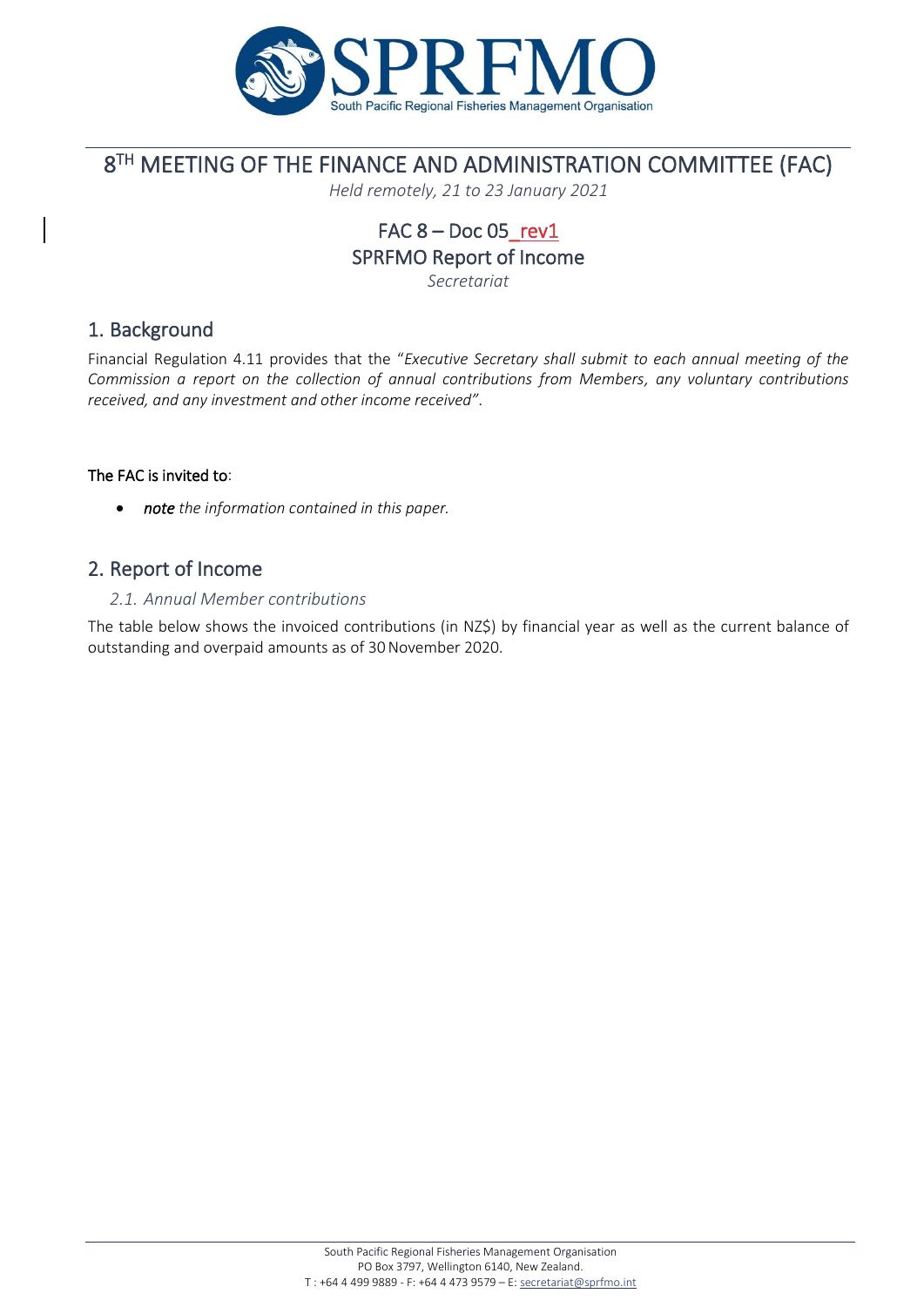

| Member                    | FY 12/13                 | FY 13/14             | FY 14/15                 | FY 15/16     | FY 16/17            | FY 17/18                 | FY 18/19                 | FY 19/20  | FY 20/21  | <b>Balance</b>           |
|---------------------------|--------------------------|----------------------|--------------------------|--------------|---------------------|--------------------------|--------------------------|-----------|-----------|--------------------------|
| Australia                 | 8 3 1 4                  | 49 692               | 48 914                   | 47703        | 59 543              | 68 474                   | 69 913                   | 72 348    | 81583     |                          |
| Belize <sup>1</sup>       | 2 0 2 1                  | 12 0 79              | 8 2 9 5                  | 5428         | $\sim$              | $\overline{\phantom{a}}$ | $\overline{\phantom{a}}$ |           |           |                          |
| Chile                     | 43 134                   | 257 811              | 133 123                  | 77986        | 77986               | 89 684                   | 103 137                  | 118 608   | 136 399   | $-128755$                |
| China                     |                          | 148 514 <sup>2</sup> | 152 481                  | 181 114      | 211 659             | 225 752                  | 259 615                  | 288 385   | 331 643   |                          |
| Cook Islands              | 1963                     | 11733                | 11078                    | 8879         | 10959               | 12 060                   | 12 5 8 4                 | 12 9 30   | 14 870    |                          |
| Cuba                      | 2 0 4 1                  | 12 200               | 7869                     | 6 1 6 8      | 7528                | 8657                     | 8657                     | 9676      | 11 127    | $-19567^3$               |
| Ecuador                   |                          | $\sim$               |                          | 5781         | 7 2 6 6             | 8 3 5 6                  | 9 1 1 6                  | 10 000    | 11500     | $-21 - 500 - 4$          |
| European Union            | 46 297                   | 276 721              | 153 619                  | 83 879       | 109 043             | 125 399                  | 125 399                  | 132 540   | 148 926   |                          |
| Faroe Islands             | 8638                     | 51 630               | 39 4 29                  | 22 6 10      | 23 4 35             | 26 950                   | 30 993                   | 35 642    | 40 988    |                          |
| Korea                     | 8 1 5 9                  | 48768                | 38 497                   | 40 892       | 48 162              | 43 890                   | 47035                    | 50 4 65   | 58 035    |                          |
| New Zealand               | 17 183                   | 102 706              | 124 466                  | 102 813      | 121 899             | 132 824                  | 152 748                  | 165 108   | 185 720   |                          |
| Peru                      | $\overline{\phantom{a}}$ | $\sim$               | $\overline{\phantom{a}}$ | 4 1 4 2 $^2$ | 26 0 20             | 29 9 23                  | 34 4 11                  | 37 606    | 40 5 86   | $-17402$                 |
| <b>Russian Federation</b> | 5 4 5 2                  | 32 588               | 24 3 17                  | 24 540       | 24 540              | 28 2 2 1                 | 32 454                   | 37 322    | 42 920    |                          |
| Chinese Taipei            | 10 3 9 7                 | 62 141               | 22724                    | 20837        | 21 4 5 6            | 24 674                   | 28 375                   | 32 631    | 37 5 26   |                          |
| United States of America  | ÷.                       | $\sim$               | $\sim$                   | $\sim$       | 22 003 <sup>2</sup> | 71787                    | 82 555                   | 94 938    | 109 179   |                          |
| Vanuatu                   | $\overline{\phantom{a}}$ | $26315^2$            | 57 434                   | 45 152       | 58 698              | 46 3 33                  | 48 162                   | 45 703    | 49 896    |                          |
| <b>Total invoiced</b>     | 153 599                  | 1092898              | 822 246                  | 677924       | 830 197             | 942 984                  | 1 045 154                | 1 143 902 | 1 300 896 | $\overline{\phantom{a}}$ |

<sup>&</sup>lt;sup>1</sup> Belize's outstanding contributions of NZ\$ 27,823 for previous financial years from 2013 to 2016 has been written off as bad debt as ats 30<sup>th</sup> June 2016.

<sup>&</sup>lt;sup>2</sup> China, Peru, USA and Vanuatu, acceded to the Convention after commencement of a FY and thus only paid a portion of the annual contribution in respect of that FY as per Convention Article 15.8.

<sup>&</sup>lt;sup>3</sup> Cuba's payments have been reversed back due to various bank wire transfer failures. The Secretariat is in discussions with Cuba and as well as banking experts to find a solution to resolve this issue. During the FAC8 meeting the Secretariat informed the FAC that Cuba had initiated another attempt at full payment and the Secretariat was awaiting confirmation as to the successful receipt of the funds into the SPRFMO bank account.

<sup>4</sup> During the FAC8 meeting the Secretariat confirmed that Ecuador's previously outstanding amount (of NZ\$ 21 500) had been paid in full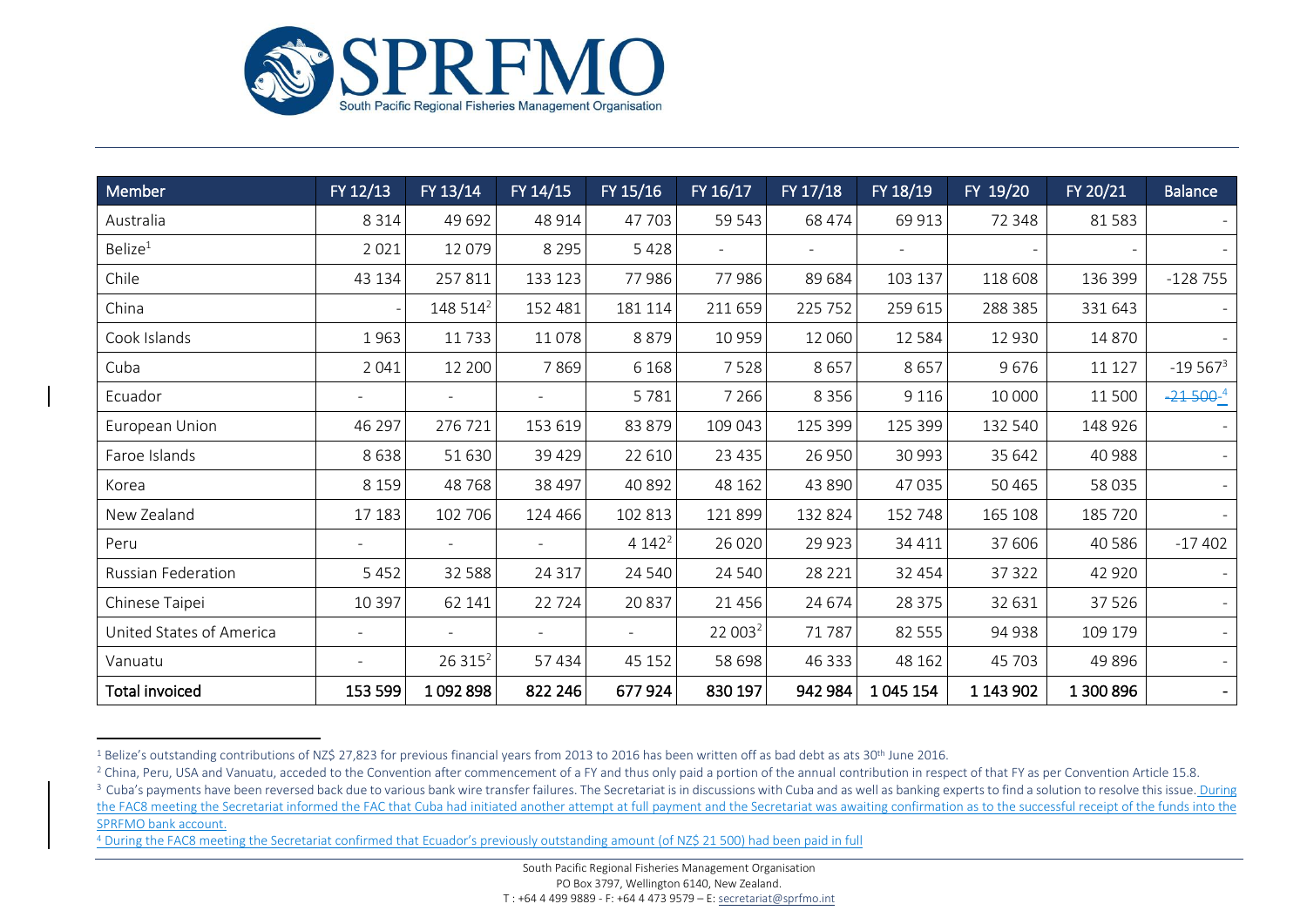

 $\overline{\phantom{a}}$ 

l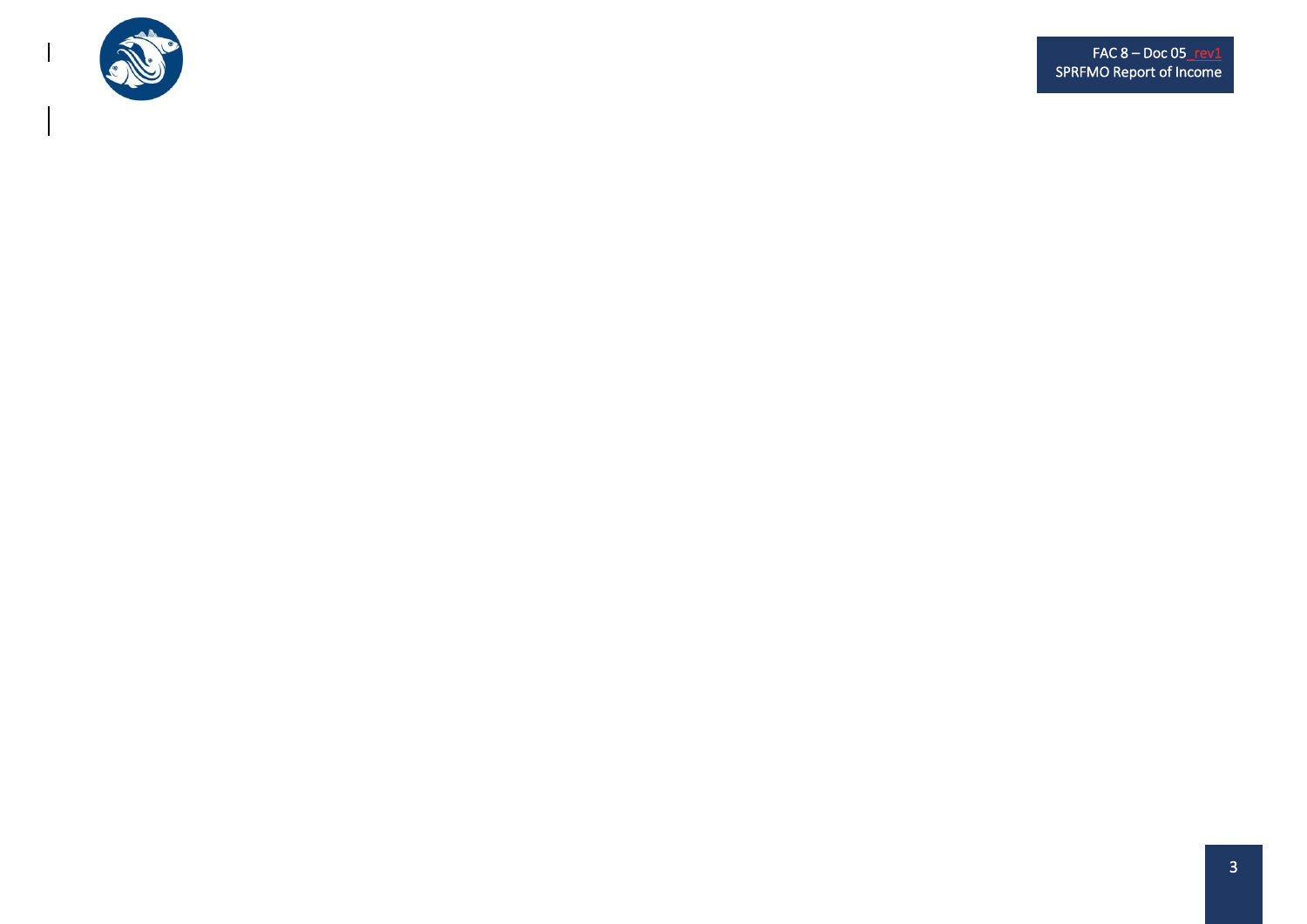

### *2.2. Voluntary contributions – Special Requirements Fund*

The table below shows voluntary contributions received (in NZ\$) for the "Special Requirements Fund" as of 30 November 2020.

| <b>Member</b>            | <b>Voluntary Contribution (NZ\$)</b> | <b>Date</b>             |
|--------------------------|--------------------------------------|-------------------------|
| Chile                    | 1883                                 | 6 December 2013         |
| China                    | 24 106                               | 16 September 2014       |
| China                    | 27 474                               | 2 June 2015             |
| China                    | 27 3 68                              | 14 September 2017       |
| United States of America | 55 965                               | 24 October 2019         |
| Total                    | 136 796                              | As of 30 November, 2020 |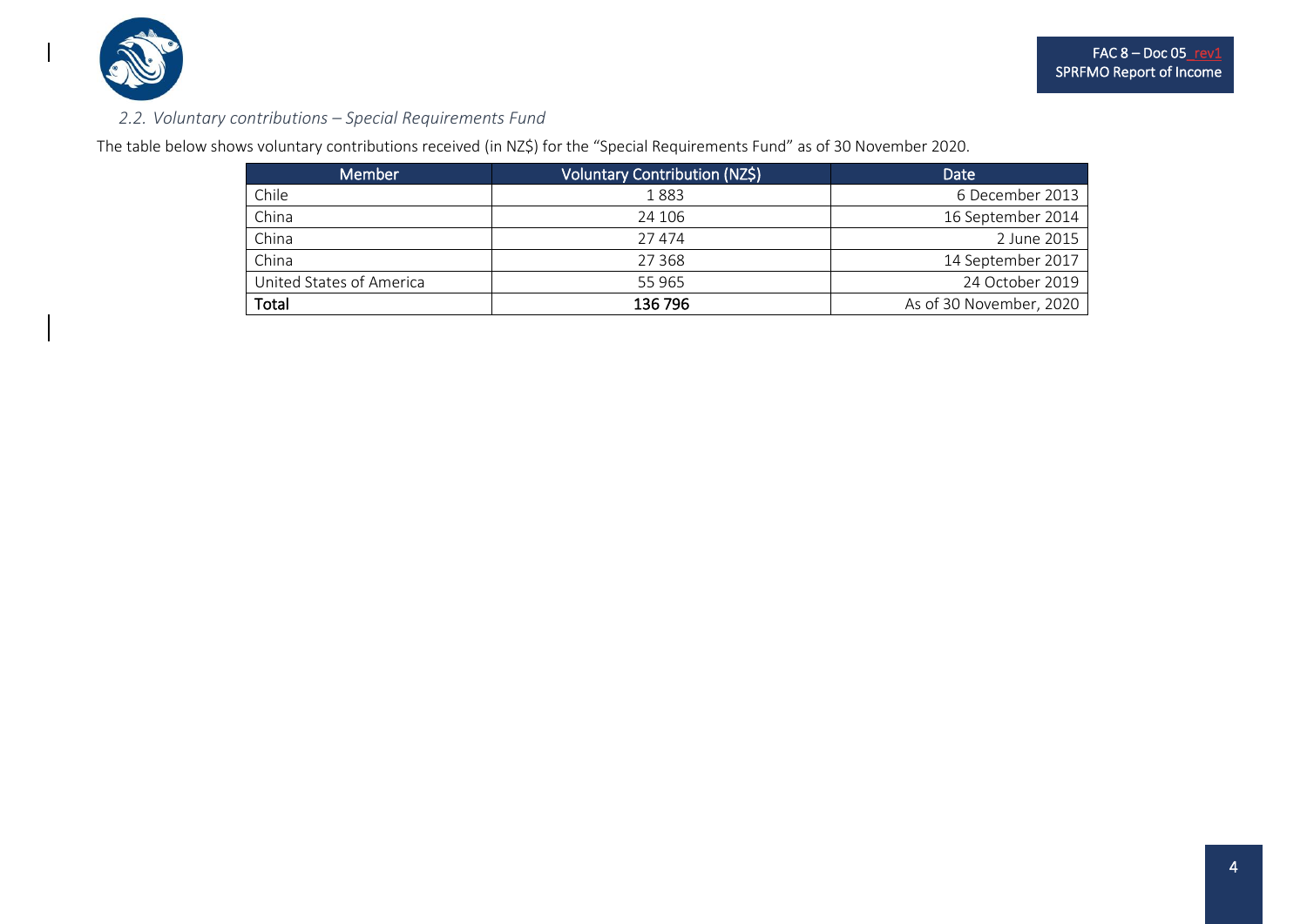

#### *2.3. Voluntary and other income*

The table below shows other income received (in NZ\$) by Financial Year from different sources.

| Income source                        | FY 13/14                     | FY 14/15                 | FY 15/16                 | FY 16/17                 | FY 17/18                 | FY 18/19                 | FY 19/20                 | FY 20/21                 |
|--------------------------------------|------------------------------|--------------------------|--------------------------|--------------------------|--------------------------|--------------------------|--------------------------|--------------------------|
| Voluntary contribution - EU          | 83 500 <sup>5</sup>          |                          | 60 278 <sup>6</sup>      | 138 1647                 |                          | 354 0798                 | 291 217 <sup>9</sup>     | 151 44210                |
| Voluntary contribution - Liberia     | $\overline{\phantom{0}}$     |                          | $\overline{\phantom{0}}$ | 5 0 6 5                  | 6507                     | 7483                     | 8 6 0 5                  | 9896                     |
| Voluntary contribution - Panama      | $\qquad \qquad \blacksquare$ | -                        | $\overline{\phantom{0}}$ | 8 3 9 0                  | 16 217                   | 14 007                   | 16 108                   | 16 4 92                  |
| Voluntary contribution - Curaçao     | $\qquad \qquad \blacksquare$ |                          | $\overline{\phantom{a}}$ | $\overline{\phantom{0}}$ |                          | 7675                     | 8614                     | 10 150                   |
| Voluntary contribution - Colombia    | $\qquad \qquad \blacksquare$ |                          | $\overline{\phantom{0}}$ | $\overline{\phantom{a}}$ |                          |                          | 9 3 2 4                  | N/A                      |
| Voluntary contribution - Australia   | $\qquad \qquad \blacksquare$ |                          |                          | $\overline{\phantom{0}}$ |                          | $\overline{\phantom{0}}$ | 58 03411                 |                          |
| Voluntary contribution - China       | $\overline{\phantom{a}}$     | $\overline{\phantom{0}}$ |                          | 27 250                   | $\overline{\phantom{0}}$ | $\overline{\phantom{a}}$ | 29 2 30                  | 26 91212                 |
| Voluntary contribution - New Zealand | $\overline{\phantom{a}}$     |                          | $\overline{a}$           | $\overline{\phantom{a}}$ |                          | 10 2 9 2                 | Ξ.                       | $\overline{\phantom{a}}$ |
| Voluntary contribution - USA         | -                            | $\overline{\phantom{0}}$ | $\overline{a}$           | $\overline{\phantom{a}}$ | $\overline{\phantom{0}}$ | $\overline{\phantom{a}}$ | 119 925                  | 151 21913                |
| Other Income <sup>14</sup>           | $\qquad \qquad \blacksquare$ | $\overline{\phantom{a}}$ | $\overline{\phantom{a}}$ |                          | 536                      | $\overline{\phantom{a}}$ | $\overline{\phantom{a}}$ | $\sim$                   |
| Interest earned by SPRFMO            | 7409                         | 32 298                   | 12 5 34                  | 9 1 5 0                  | 25 5 19                  | 24 9 66                  | 20 9 35                  | 5 63815                  |
| Total                                | 90 909                       | 32 298                   | 72812                    | 188019                   | 48779                    | 418 502                  | 561992                   | 371749                   |

One of the EU's voluntary contributions (project S12.808674) has a direct effect on budget item 7.1, in view of this the Secretariat has proposed to allocate a Voluntary Contribution Affecting the Budget of NZ\$80,000 into the Draft Annual Budget for Financial Year 2021-2022 and NZ\$40,000 into Financial Year 2022-2023 (refer both FAC8-Doc06 and CTC8-Doc10).

Regarding the most recent voluntary contribution from the USA; consistent with the intention expressed in the MoU, the Secretariat has proposed to allocate a Voluntary Contribution Affecting the Budget of NZ\$150,000 into both the Draft Annual Budget for Financial Year 2021-2022 and Financial Year 2022-2023 (FAC8-Doc06) subject to the availability of funds.

<sup>5</sup> SI2.636069 – Interim Secretariat, EUR50 000

<sup>6</sup> SI2.729263 – 2016 SPRFMO 4th SC, EUR37 891

<sup>7</sup> SI2.758030 – Establishment of the Vessel Monitoring System in the SPRFMO Convention Area, EUR89 448

<sup>8</sup> SI2.786496 – 2019 SPRFMO 7th Annual Meeting, EUR205 000

<sup>9</sup> SI2.792480 – Support to Jack Mackerel Assessment and Data Validation pre-financing of EUR70 000 & SI2.808674 – Support for the establishment of a Regional Observer Programme in SPRFMO, pre-financing of EUR105 000

<sup>10</sup> SI2.829333 – Support to the Scientific Process and Data Management in SPRFMO, pre-financing of EUR87 500

<sup>11</sup> Voluntary contribution from Australia, to be directed towards SPRFMO's science work, particularly those activities described in the SPRFMO SC multi-annual workplan.

<sup>12</sup> Voluntary contribution from China, to support squid sampling and genetic research in the SPRFMO Convention Area.

<sup>13</sup> The National Oceanic and Atmospheric Administration, U.S. Department of Commerce, and the Secretariat of the South Pacific Regional Fisheries Management Organization have signed a 5 year MoU to support conservation an [management of marine resources important to the United States.](http://www.sprfmo.int/assets/Cooperation-with-others/MoU-NOAA-SPRFMO-COsigned20200916.pdf) In FY 20/21 this will support the Secretariat's compliance work for the observer program accreditation process, vessel monitoring system work, and training and work of the new compliance officer.

 $14$  This figure is related to miscellaneous income including foreign exchange gain and disposal of office furniture.

<sup>&</sup>lt;sup>15</sup> In FY 20-21, NZ\$ 5,638 is the amount of interest earned from the first 5 months of the year (1 July to 30 November 2020).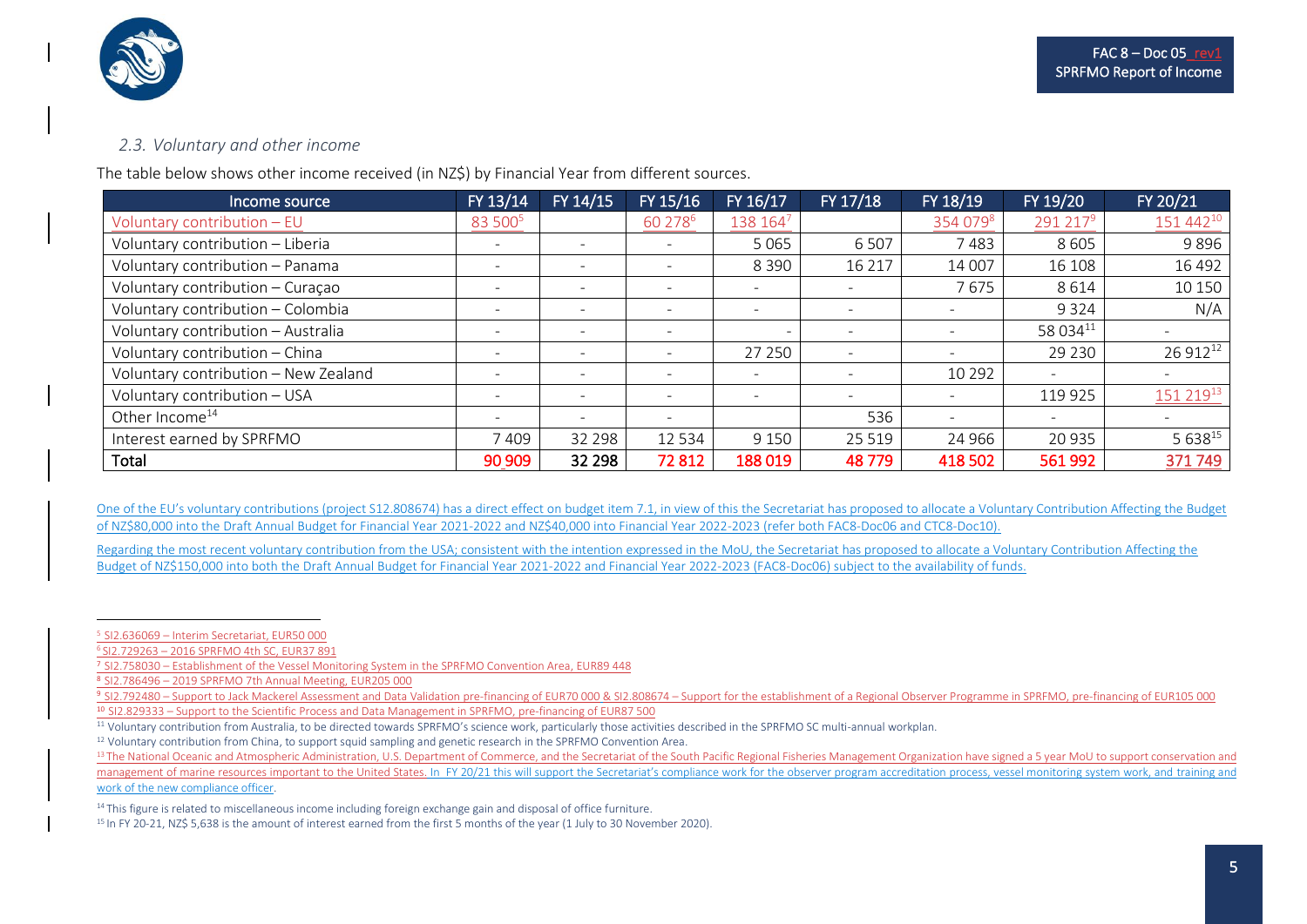

#### *2.4. European Union Grants*

The table below shows EU Grants received (in EUR) by Financial Year as of 30 November 2020.

| <b>EU Grant Agreement (SPRFMO Project)</b>                                      | Financial Year | Amount (EUR)                               | <b>Status</b>                                      |  |
|---------------------------------------------------------------------------------|----------------|--------------------------------------------|----------------------------------------------------|--|
| SI2.636069<br><b>Interim Secretariat</b>                                        | FY 2013 2014   | 50 000                                     | Concluded                                          |  |
| 2016 SPRFMO 4 <sup>th</sup> SC<br>SI2.729263                                    | FY 2015 2016   | 37891                                      | Concluded                                          |  |
| Establishment of the Vessel Monitoring System in the SPRFMO<br>SI2.758030       | FY 2016-2017   | 89448                                      | Concluded                                          |  |
| Convention Area                                                                 |                |                                            |                                                    |  |
| $SI2.786496 - 2019$ SPRFMO $7th$ Annual Meeting                                 | FY 2018-2019   | 205 000                                    | Concluded                                          |  |
| SI2.792480 - Support to Jack Mackerel Assessment and Data Validation            | FY 2018-2021   | Pre-financing <sup>16</sup> of EUR 70 000  | <del>In progress<sup>17</sup></del><br>In progress |  |
|                                                                                 |                | received on 28 December 2018               |                                                    |  |
| Support for the establishment of a Regional Observer Programme in<br>SI2.808674 | FY 2019-2023   | Pre-financing of EUR 105 000 <sup>18</sup> |                                                    |  |
| <b>SPRFMO</b>                                                                   |                | received on 23 July 2019                   |                                                    |  |
| SI2.829333 - Support to the Scientific Process and Data Management in SPRFMO    | FY2020-2022    | Pre-financing of EUR 87 500                |                                                    |  |
|                                                                                 |                | received on 4 June 2020                    | In progress                                        |  |
| <b>Total</b>                                                                    |                | 644 839                                    |                                                    |  |

#### *2.5. NOAA - SPRFMO Memorandum of Understanding*

The National Oceanic and Atmospheric Administration, U.S. Department of Commerce, and the Secretariat of the South Pacific Regional Fisheries Management Organization have signed a 5 year MoU to support conservation and management of marine resources important to the United States. The following table shows the funds received by Financial Year as of 30 November 2020.

| NOAA - SPREMO Memorandum of Understanding<br><del>, now a annuncement and an onderstanding</del>                                                                                                                                                                                                 | Financial Year     | $A$ mount $A$ $\in$ $\in$<br><b>Think wind it was r</b> |
|--------------------------------------------------------------------------------------------------------------------------------------------------------------------------------------------------------------------------------------------------------------------------------------------------|--------------------|---------------------------------------------------------|
| Secretariat's compliance work for the observer program accreditation process yessel<br><del>sculcianat's compilance work for the observer program accreditation</del><br><del>uluccos, vessei</del><br>monitoring system work, and training and work of the new compliance officer <sup>19</sup> | FY 2020 2021       | 100 000                                                 |
| <b>Total</b>                                                                                                                                                                                                                                                                                     | <del>100 000</del> |                                                         |

<sup>&</sup>lt;sup>16</sup> Pre-financing is equivalent to 70% of the maximum value of the grant.

<sup>17</sup> This project is expected to be completed by 31 December 2020.

<sup>18</sup> Note in relation to this project and due to its direct effect on budget item 7.1, the Secretariat has proposed to allocate a Voluntary Contribution Affecting the Budget of NZ\$80,000 into the Draft Annual Budget for Financial Year 2021-2022 and NZ\$40,000 into Financial Year 2022-2023 (refer both FAC8-Doc06 and CTC8-Doc10).

<sup>19</sup> Consistent with the intention expressed in the MoU, the Secretariat has proposed to allocate a Voluntary Contribution Affecting the Budget of NZ\$150,000 into both the Draft Annual Budget for Financial Year 2021-2022 and Financial Year 2022-2023 (FAC8-Doc06).